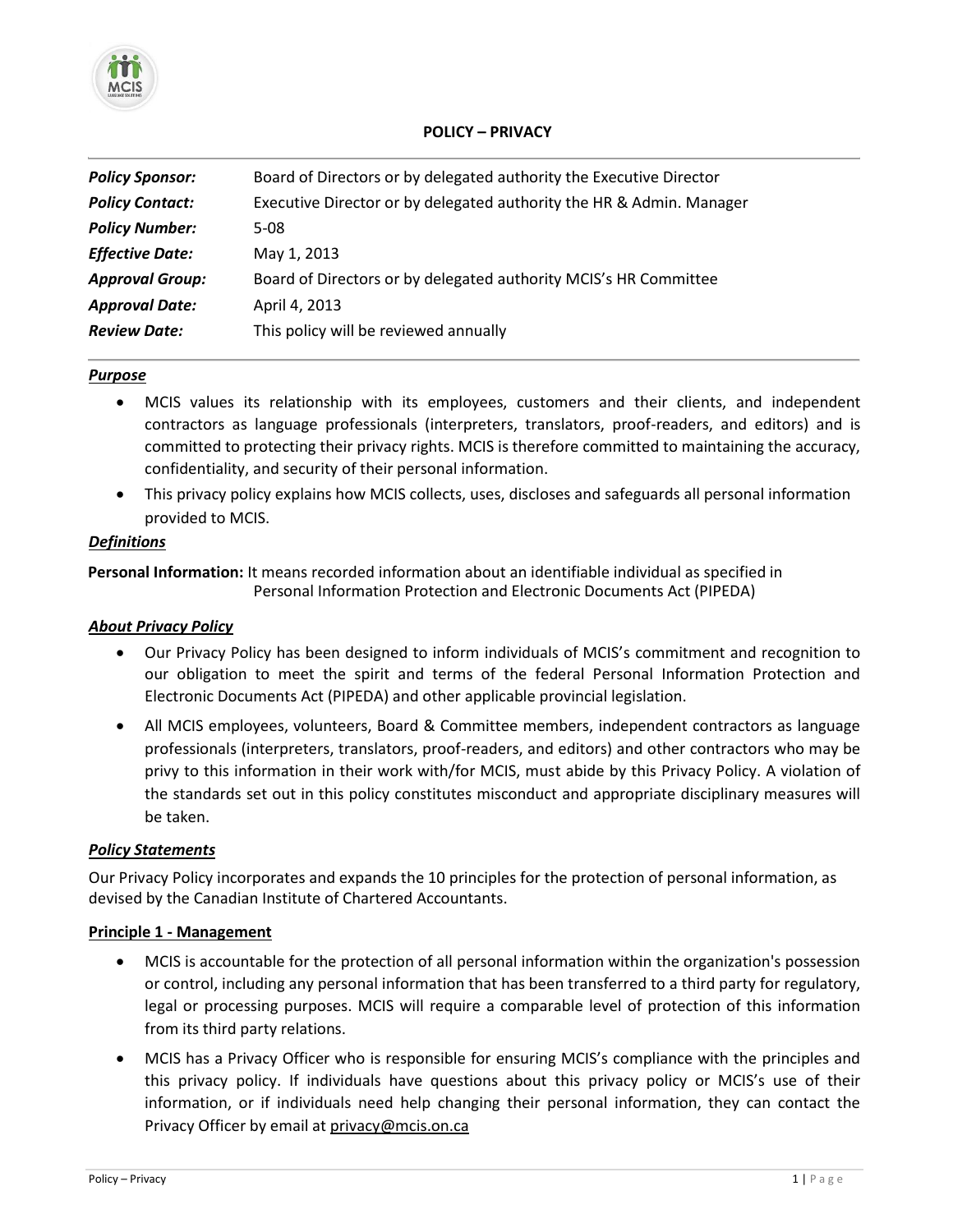

# **Principle 2 - Notice**

- MCIS collects personal information to provide our customers, their clients, employees, trainees and independent contractors our services, which substantially include but are not limited to, the following services:
	- a. Interpretation
	- b. Translation
	- c. Transcription
	- d. Language Testing
	- e. Interpreter training
	- f. Training for employees and customers
- When an organization requests our services and/or when an independent contractor as language professional (interpreter, translator, proof-reader, or editor) contracts with MCIS, MCIS makes the individual aware of the purposes for which MCIS is requesting the personal information.
- If MCIS identifies other purposes for which the personal information may be used, MCIS will seek the individual's consent prior to such use.
- MCIS will advise that it is the individual's right to refuse permission for MCIS to use personal information for any new purposes.

# **Principle 3 - Consent**

- MCIS will obtain consent before or when it collects, uses or discloses personal information about an individual.
- An individual can provide consent to the collection, use and disclosure of personal information about them expressly or implicitly.
- MCIS will collect, use or disclose personal information without an individual's consent only in limited circumstances, as permitted by law.
- Subject to certain legal and contractual restrictions and reasonable notice, any individual can refuse or withdraw their consent to the collection, use or disclosure of personal information about them at any time.
- All customers will be informed of what types of personal information have been collected, the purpose for the collection and the procedures available for contacting MCIS with any inquiries.
- *By providing personal information to us, individuals consent to our collection, use and disclosure of their personal information in accordance with this Privacy Policy.*

# **Principle 4 – Collection**

- MCIS limits the amount and type of personal information it collects to that which is necessary for the business. Personal information will be collected using procedures which are fair, transparent and lawful.
- The information that MCIS collects from individuals includes:

# **Board & Committee Members**:

- o Member's name, address and other contact information, such as telephone numbers and email address
- $\circ$  Vulnerable sector check Police clearance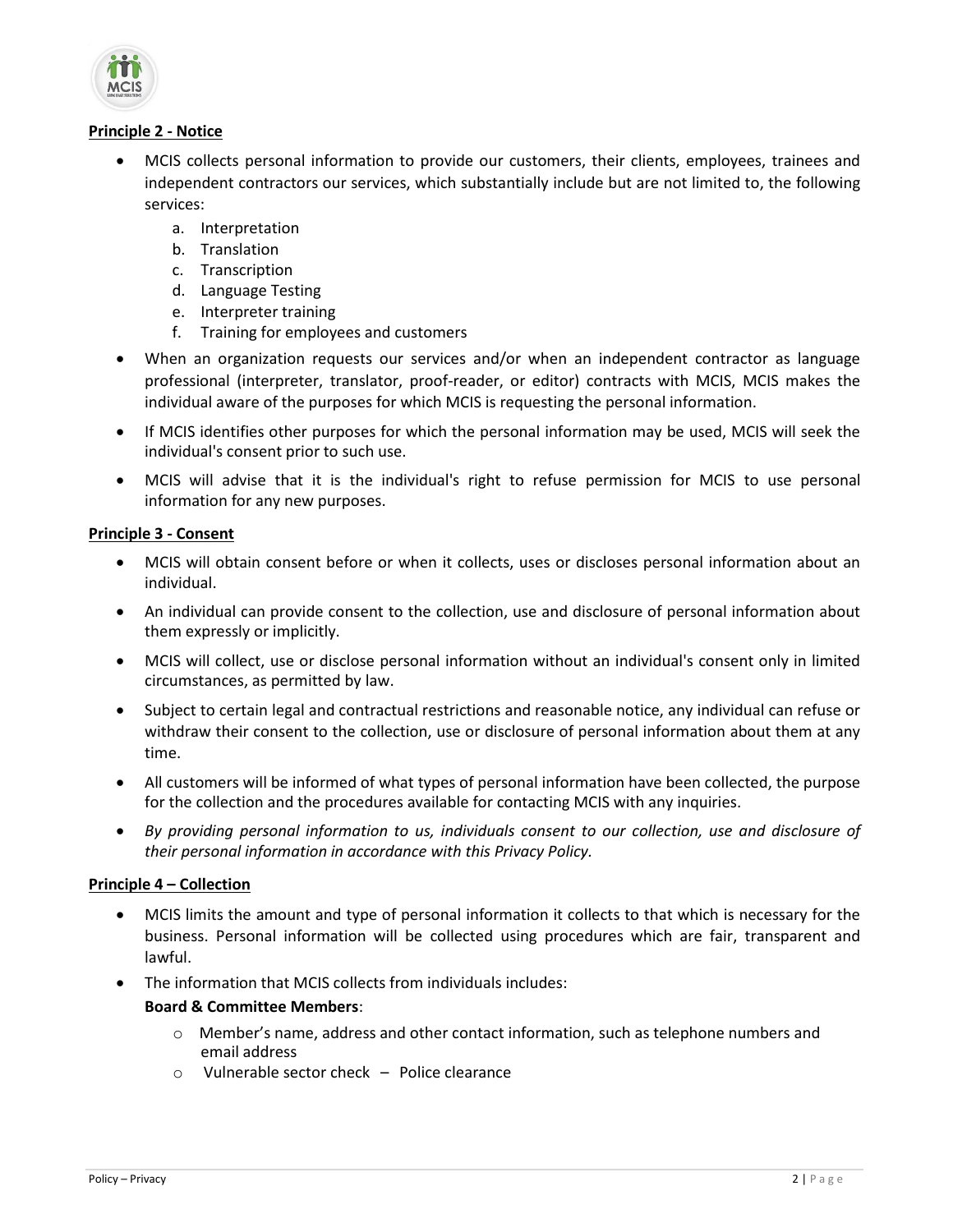

### **Employees:**

- $\circ$  The employee's name, address and other contact information, such as telephone numbers and email address;
- o Employee's bank information
- o Social Insurance Number
- o Vulnerable sector check Police
- clearance o Proof of eligibility to work
- o Credit check as applicable for certain positions

#### **Customers:**

o The customer's name, address and other contact information, such as telephone numbers and email address

# **Clients:**

 $\circ$  The client's name, address and other contact information, such as telephone numbers and file numbers if applicable for billing purposes

### **Independent contractors:**

- $\circ$  The independent contractor's name and address and other contact information, such as telephone numbers and email address
- o Work and education history
- o Feedback from our customers about use of our interpretation and translation services
- o Independent contractor's bank information
- o Vulnerable sector check Police clearance

### **Principle 5 - Retention**

 MCIS will develop explicit retention periods for a reasonable period of time in order to conduct our business. We will retain personal information for any period required by law.

#### **Principle 6 – Accuracy and Access**

- In order to ensure the reliable delivery of interpretation and translation services and the correct billing for such services, all personal information will be kept as accurate, complete and up-to-date, as is possible.
- Personal information in MCIS's possession will be disclosed as required under governing privacy laws.

Any individual may request that their personal information be amended for purposes of accuracy and completeness and have it amended where the information is proven to be incorrect.

- Upon written request, MCIS shall inform individuals of:
	- I. the type of personal information we have collected;
	- II. how we have used individual's personal information in the past, and how we may in the future; and
	- III. whether or not we have disclosed individual's personal information to any third parties (and, if so, to whom).
- Individuals can make their requests via email [privacy@mcis.on.ca](mailto:multiling@mcis.on.ca) or in writing to MCIS's address: 789 Don Mills Rd., Suite 1010, Toronto, ON M3C 1T5.
- MCIS will be able to provide individuals with any information or correct any inaccuracies provided that individuals confirm their identity and provide additional information to help MCIS to respond to their request in a timely and efficient manner.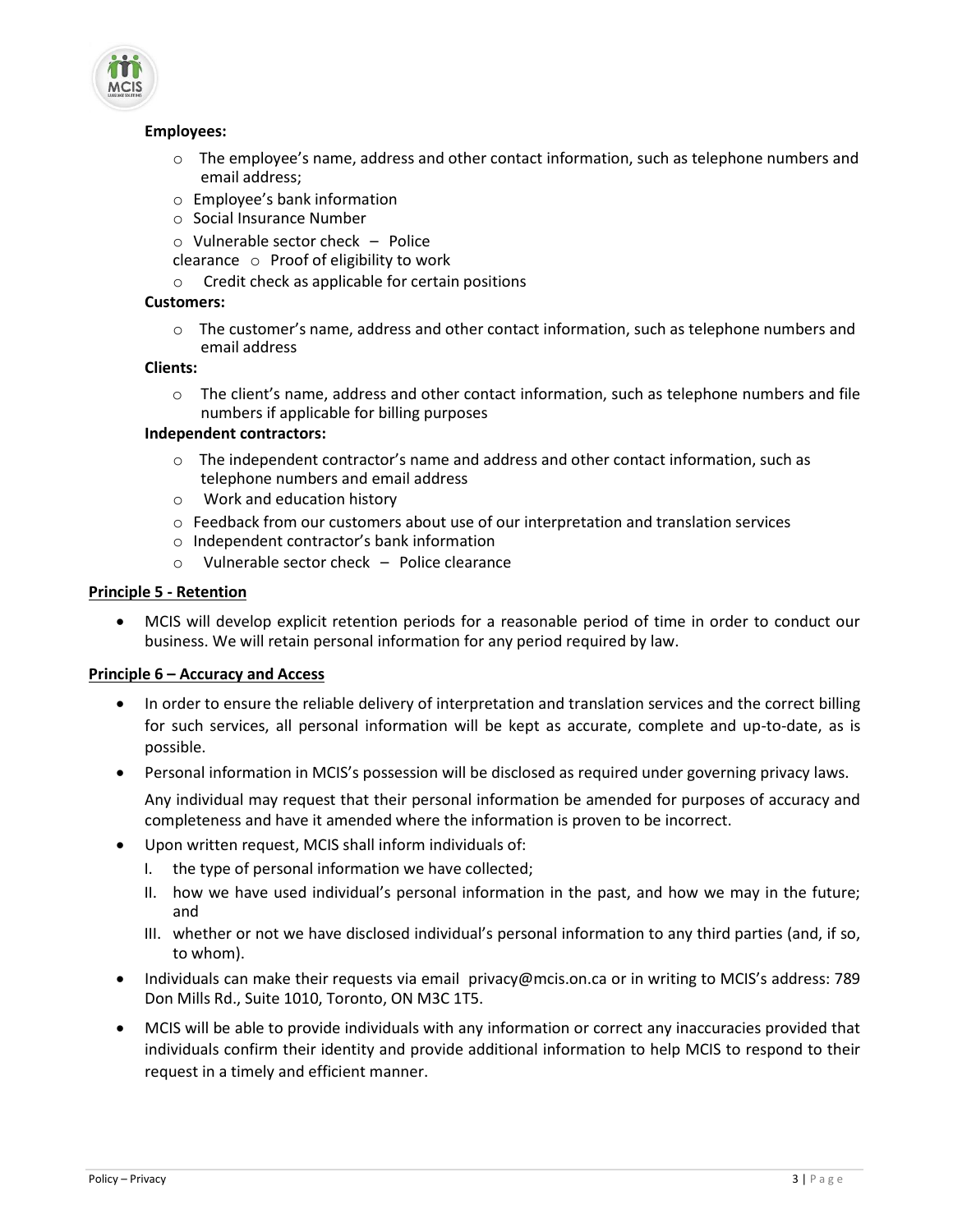

### **Principle 7 – Disclosure to Third Parties**

- Except as explained in this privacy policy, as required by law or regulation or as otherwise consented to by the individual, we do not disclose any personal information to third parties.
- The following are the limited instances where we may disclose the individual's personal information to the following third parties for the following uses:

### **Employees:**

- o Employee's bank information for direct deposit
- o Social Insurance Number for tax purposes

*NOTE: Every employee who is assigned a new Social Insurance Number or provided with a new period of validity for their Social Insurance Number shall inform MCIS of their new number or period of validity within three days after the day on which they receive it.*

#### **Customers:**

- o The customer's names to other potential customers when submitting a Request for Proposal for potential contracts
- $\circ$  This will occur only if the parties have entered into an agreement under which the collection, use and disclosure of the information is restricted to those purposes that relate to the business transaction, including a determination whether or not to proceed with the business transaction, and is to be used by the parties to carry out and complete the business transaction

#### **Clients:**

- $\circ$  The Client's first name to be disclosed to language service professionals only for interpretation purposes
- o MCIS may disclose Personal Information to language service professionals that perform interpretation services on behalf of the Company.
- $\circ$  Personal Information will only be provided to such professionals if they agree to use such information solely for the purposes of providing interpretation services to MCIS and under the instruction of MCIS and, with respect to that information, to act in a manner consistent with the relevant principles articulated in this Policy.

#### **Independent contractors:**

- o Independent contractor's bank information for electronic fund transfer
- $\circ$  The independent contractor's name and address and other contact information, such as telephone numbers and email address for interpretation purposes to other interpretation and translation agencies
- o Work and education history to other potential customers when submitting a Request for Proposal for potential interpretation and translation contracts
- $\circ$  The independent contractor's names to other potential customers when submitting a Request for Proposal for potential interpretation and translation contracts
- o By signing the document "Consent to Release Information", Language Professionals give MCIS the consent to release information to other interpretation or translation agencies and any other customer with whom they may be booked to work as interpreter or translator. This will occur only if the parties have entered into an agreement under which the collection, use and disclosure of the information is restricted to those purposes that relate to the interpretation and translation services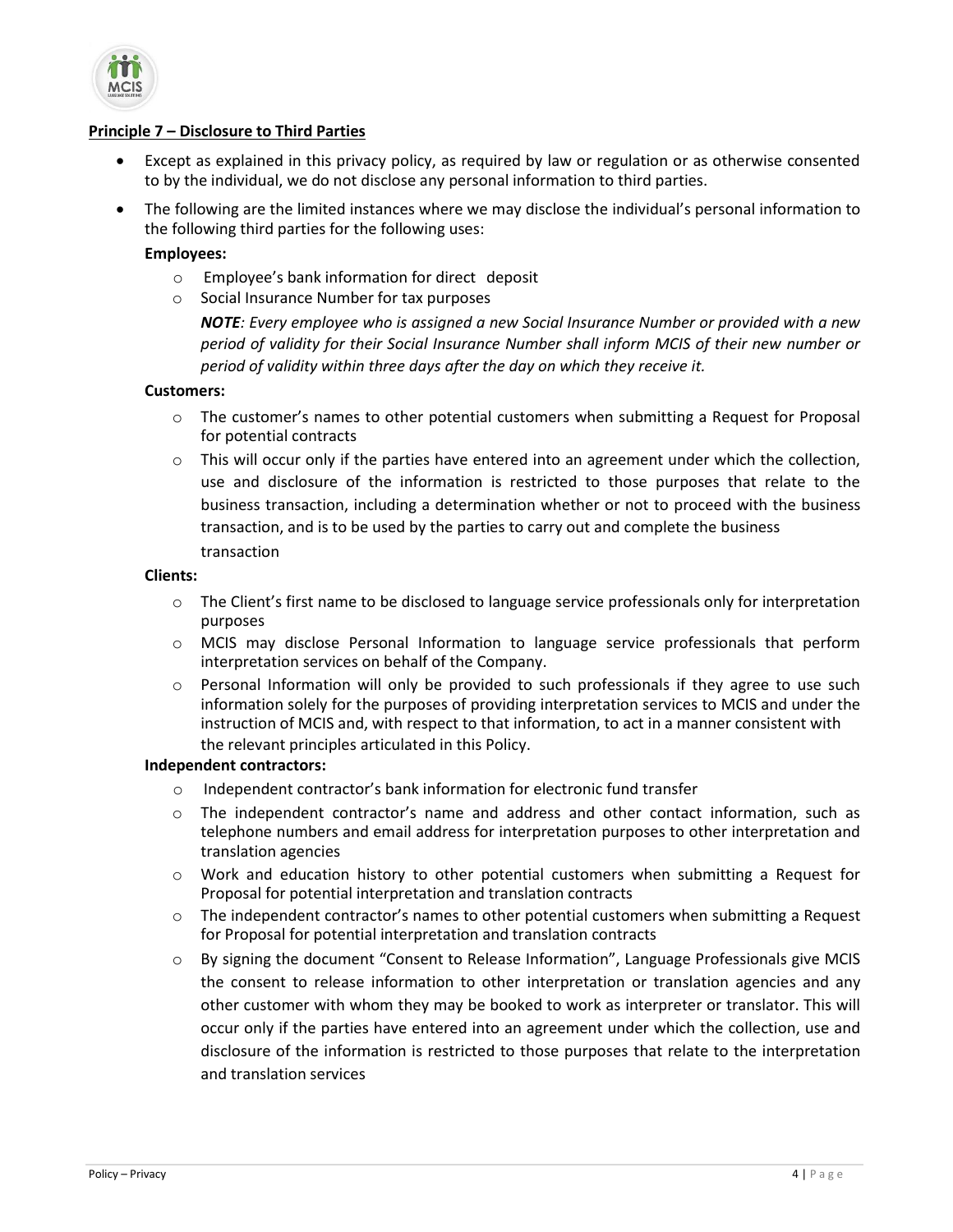

## **Principle 8 – Security for Privacy**

- In executing its responsibilities with respect to the confidentiality of personal information, MCIS will employ a number of safeguards, appropriate to the sensitivity of the information, to protect personal information against loss or theft, as well as unauthorized access, disclosure, copying, use, or modification
- In the event that personal information is transferred to a third party, MCIS will use its best efforts to ensure that recipients safeguard personal information and use the information only for authorized purposes.
- Some examples of such measures are as follows:
	- o Physical security measures such as restricted access facilities and locked filing cabinets.
	- $\circ$  Electronic security measures for computerized personal information such as password protection, database encryption and personal identification numbers.
	- o The BYOD (Bring Your Own Device) that access to MCIS network resources will follow on-boarding and off-boarding measures and will get monitored to ensure data privacy in BYOD environment.
	- o Organizational processes such as limiting access to such personal information to a selected group of individuals.
	- $\circ$  Contractual obligations with third parties that require access to personal information, by agreements stipulating the confidentiality of the information and requiring them to protect and secure the personal information.
- Only employees with a business need-to-know, or whose duties reasonably so require, are granted access to personal information and shall be required to respect the privacy of that information.
- *Our Board & Committee Members, Employees, Customer & their Clients' Personal Information:* 
	- o In the course of daily operations, access to private, sensitive and confidential information is restricted to authorized employees and Board & Committee Members who have a legitimate business purpose and reason for accessing it.
	- o Unauthorized access to and/or disclosure of personal information held by MCIS, by an employee, volunteer, Board or Committee Member, independent contractors as language professionals (interpreters, translators, proof-readers, or editors) or other contractors who may be privy to this information in their work with the organization, is strictly prohibited.
	- o All noted parties are expected to maintain the confidentiality of personal information at all times and failing to do so will result in appropriate disciplinary measures, which may include dismissal.

## **Principal 9 – Quality**

- We shall make every reasonable effort to ensure each individual's personal information is accurate, complete and up-to-date.
- Individuals are responsible for advising MCIS of any inaccuracies or changes to their personal information. Such inaccuracies or changes may be reported to [privacy@mcis.on.ca](mailto:multiling@mcis.on.ca)

## **Principle 10 – Monitoring and Enforcement**

 MCIS will make its policies and practices relating to the protection of personal information available to the above mentioned individuals. MCIS will keep the individuals informed of these policies and practices and they will be provided access to all related policies and procedures via MCIS's web page. The information will be available in a format that is easy to understand.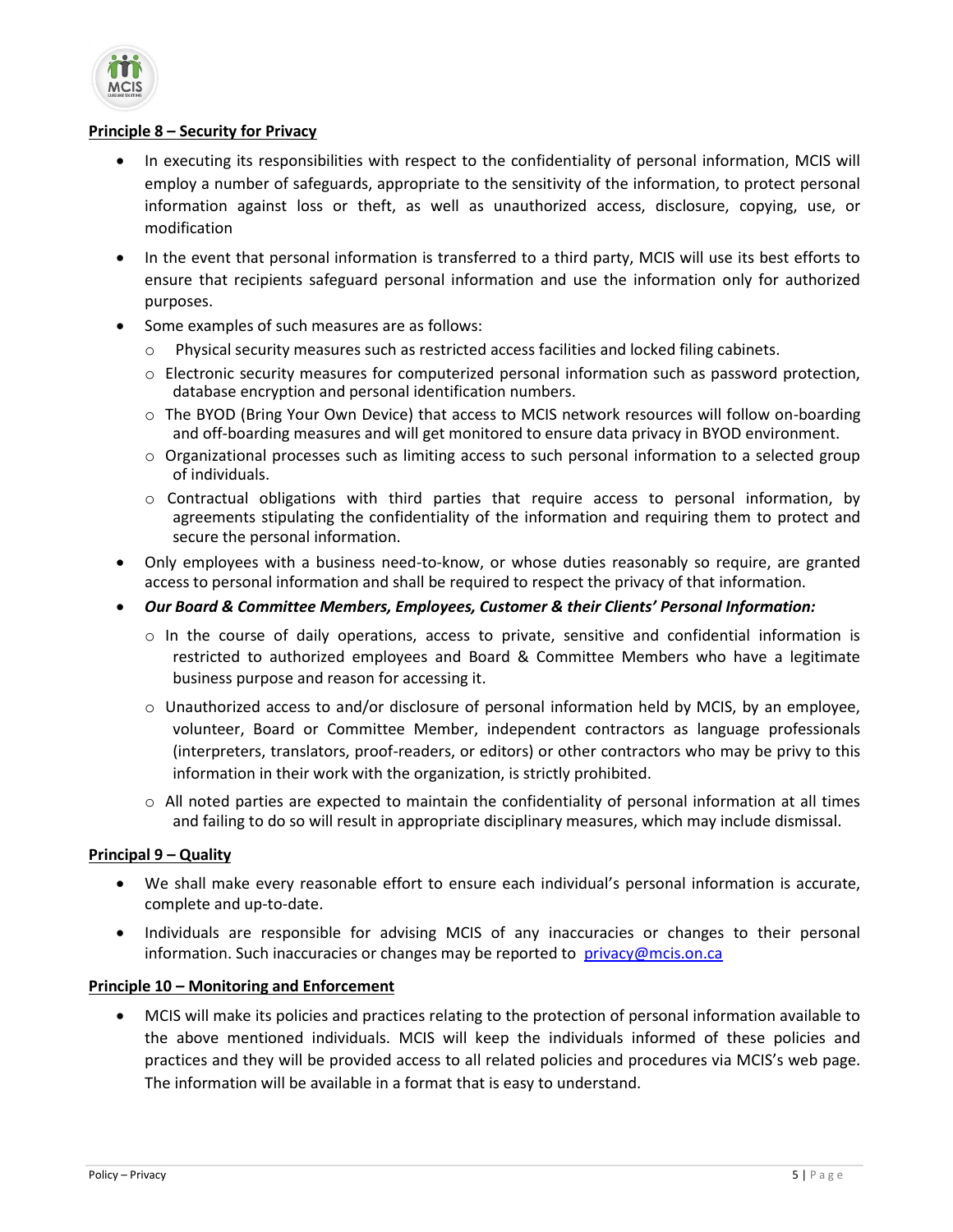

- If individuals have questions about this policy or MCIS's use of the individual's personal information, or if the individual needs help changing their personal information, please contact the Privacy Officer by email a[t privacy@mcis.on.ca.](mailto:multiling@mcis.on.ca)
- MCIS has established policies and procedures to receive, investigate and respond to individuals' complaints and questions.
- As a matter of course, any breaches to the policy shall be reported to the MCIS Board's Human

Resource Committee on a monthly basis. The Committee will determine appropriate disciplinary measures and whether the matter needs to be escalated to the Board as a whole. If a complainant is not satisfied with the way MCIS has responded to a question or complaint, the individual can contact the Privacy Commissioner of Canada.

 When there is an incident of unauthorized access to or disclosure of sensitive, non-public customer information, there is a reasonable investigation undertaken to promptly determine the likelihood that the information has been or will be misused. If it is determined that misuse has occurred or misuse is reasonably possible, interpreters will notify the affected customer(s) as soon as possible.

# *Web Sites Governed by this Privacy Policy:*

- MCIS's web site [\(www.mcis.on.ca\)](http://www.mcis.on.ca/) provides potential customers, the general public and independent contractors' basic information on the company and its services. At present, Google Analytics is collecting IP address information of site visitors that is reported to us in aggregate form only which does not make it personally identifiable to MCIS. We also do not make any attempt to link these IP addresses with the identity of visiting individuals.
- MCIS's web site may contain links to other third party sites that are not governed by this policy.
- Although MCIS endeavours to only link to sites with high privacy standards, MCIS privacy policy will no longer apply once individuals leave MCIS's Web site. Additionally, MCIS is not responsible for the privacy practices employed by third party web sites. Therefore, MCIS suggests that individuals examine the privacy statements of those sites to learn how information may be collected, used, shared and disclosed.

## *Updating this Privacy Policy:*

 Any changes to MCIS's Privacy Policy and information handling practices will be acknowledged in this policy in a timely manner. MCIS may add, modify or remove portions of this policy when considered appropriate to do so. Individuals may determine when this policy was last updated by referring to **History** section at the bottom of this page.

## *Applicable Legislation and Regulations*

- Personal Information Protection and Electronic Documents Act PIPEDA
- CRA

## *Related References, Policies, Procedures and Forms*

- Records Retention and Disposal Policy
- SOP Records Retention and Disposal
- **•** SOP Electronic File Disposal or Retention
- Acceptable Use of Desktops and Portable Electronics Devices Policy